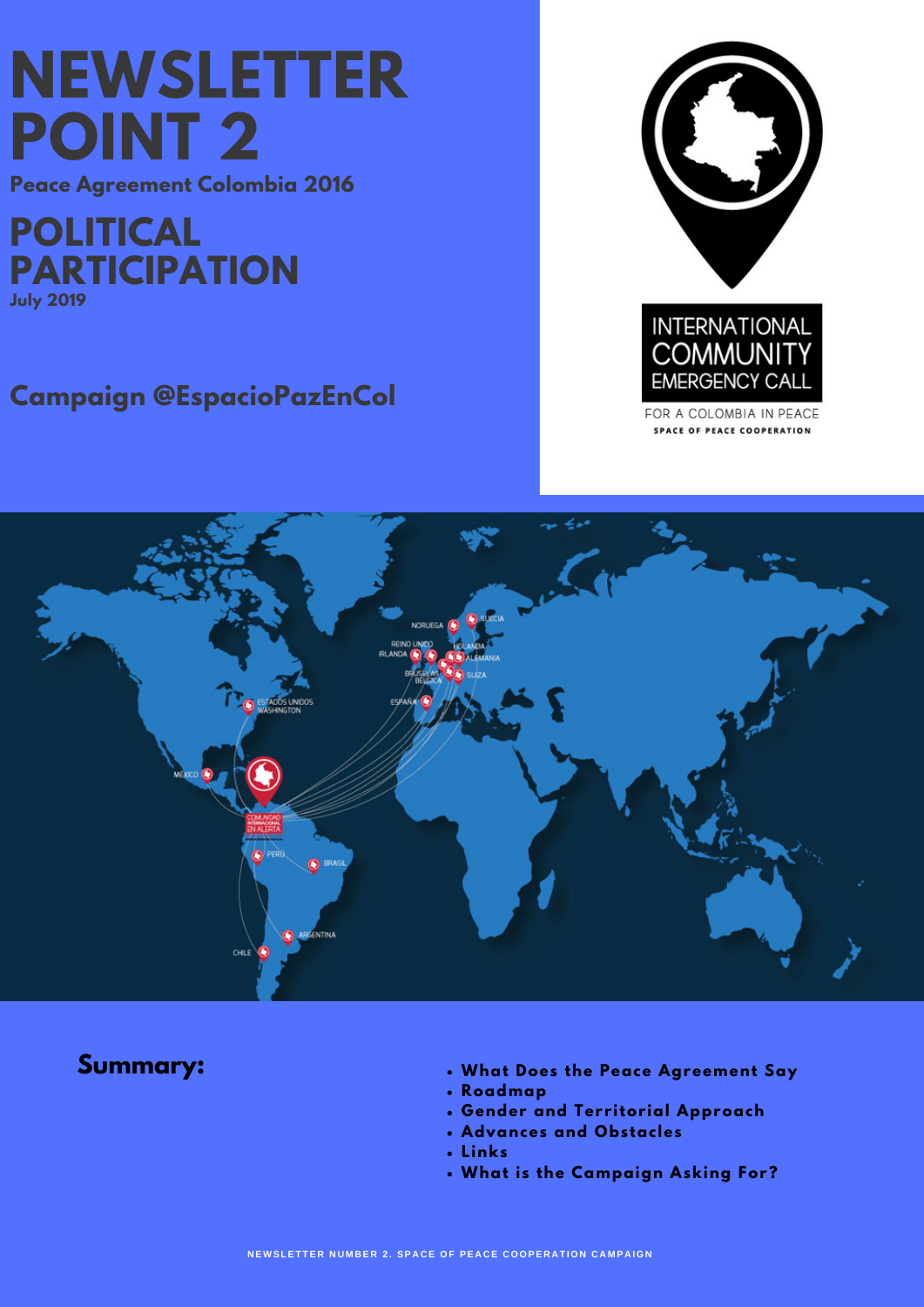# **WHAT DOES THE FINAL PEACE AGREEMENT SAY ABOUT POINT 2?**

## **POLITICAL PARTICIPATION:** A DEMOCRATIC OPPORTUNITY TO BUILD PEACE

Building peace requires taking advantage of a democratic opportunity to strengthen pluralism and, as such, the representation of the different visions and interests of society, in order to promote and strengthen citizen participation in matters of public interest, and to outlaw violence as a method of political action.

### **More diverse voices in politics More citizens [participated](http://www.altocomisionadoparalapaz.gov.co/herramientas/Documents/summary-of-colombias-peace-agreement.pdf) in political affairs Weapons and politics are never used jointly again**

**Source: Alto [Comisionado](http://www.altocomisionadoparalapaz.gov.co/herramientas/Documents/summary-of-colombias-peace-agreement.pdf) para la Paz del Gobierno de Colombia**

# **Point 2 is especially important when thinking about the 2019 elections. The Kroc Institute says:**

Point to is directly focused on the effective enjoyment of civil and political rights and its spirit is to advance in peace-building through citizen participation; one of the agreements a cross-cutting principals. Looking towards the 2019 elections, this is essential as they are also an opportunity for citizen political participation and the inclusion of women and ethnic groups, in relation to pluralistic representation. An [implementation](http://www.altocomisionadoparalapaz.gov.co/herramientas/Documents/summary-of-colombias-peace-agreement.pdf) of security guarantees to exercise participation is of vital importance to ensure broad and participatory elections.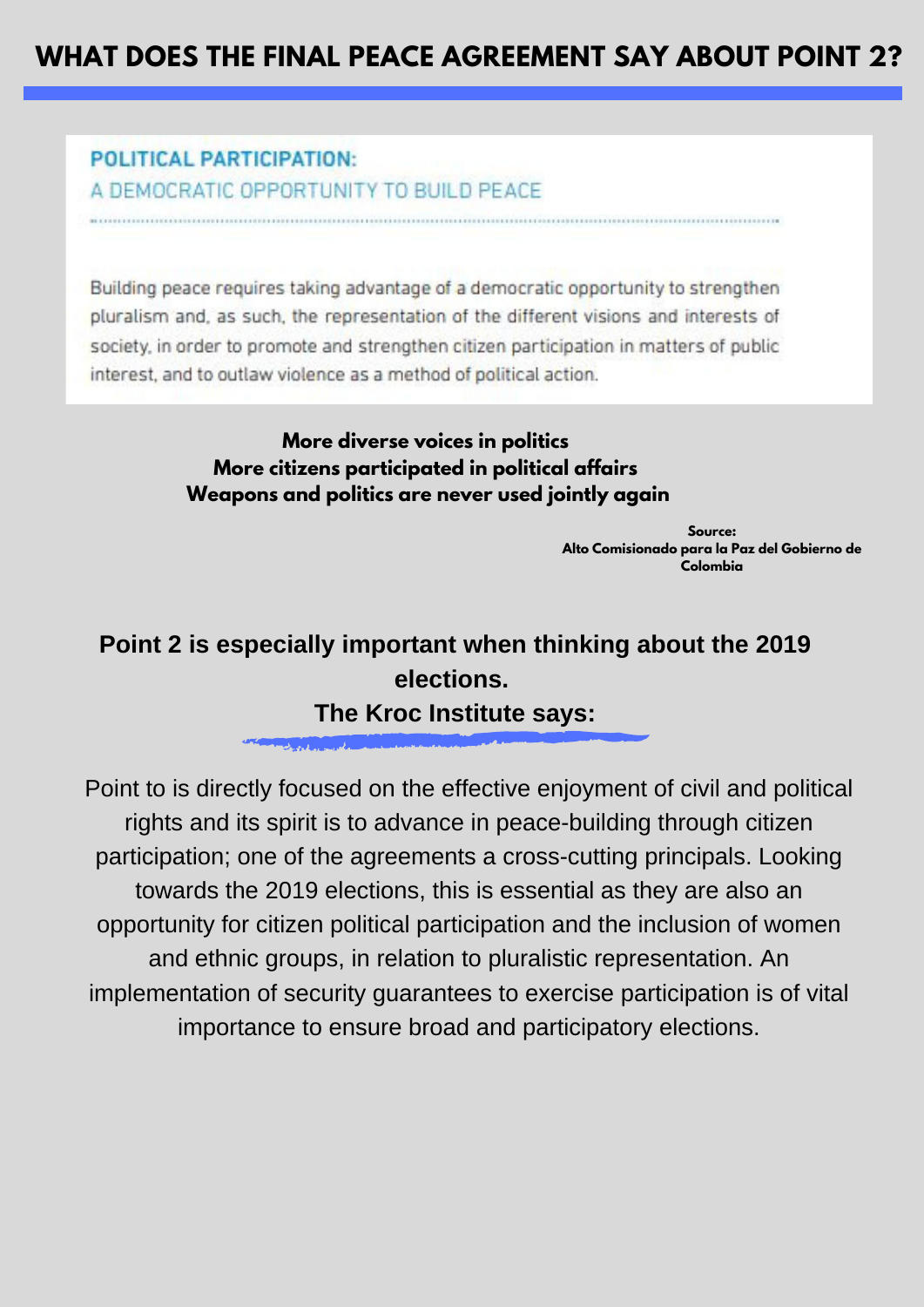# **R O ADMAP T OWAR D S D EMO CRAT IC O PE N I N G F O R PEACE -B U I L D I N G**

 $\bullet\bullet\bullet\bullet\bullet\bullet$ 

# **The Agreements are divided into three major topics**

# **1. The roadmap to exercise political opposition**

- Create a Comprehensive Security System for the Exercise of Politics, which will depend on the Presidency of the Republic.
- Create an early alert system and mechanisms to establish a constant dialogue with political parties and movements.
- Develop security guarantees for at-risk leaders of organizations, social movements, and human rights defenders.
- Guarantee that those who have laid down their weapons to transition into political life will not face violence.
- Ensure that the declared political opposition parties have a series of special rights, by means of a specific statute.

# **2. Roadmap to expand citizen participation**

- Create a National Council for Reconciliation and Social Harmony.
- Write a bill to guarantee and promote citizen participation.
- Guarantee the right to demonstrate and protest.
- Create and promote citizen oversight, transparency observatories, and an accountability system for the Agreements' implementation.
- Strengthen community-based, institutional, and regional communication to promote citizen participation in public affairs.

# **3. Roadmap to expand electoral representativeness**

- Convene a commission to define the guidelines for the Statute of Guarantees for those who declare themselves as opposition, a promise from the 1991 Constitution that has not been adopted until now.
- Enable mechanisms to facilitate citizen denouncements in the electoral processes.
- Install a national tribunal for electoral quarantees and regional tribunals in the areas with an increased risk of fraud.
- Create a special electoral mission to ensure increased autonomy and independence in the electoral organization and to modernize and make more transparent the electoral system.
- Mass-issuance of citizenship ID cards in remote and dispersed areas.
- Creation of 16 Special Transitory Electoral Districts for Peace, made up by additional representatives to the House of Representatives, chosen by the population from the regions most hard hit by the conflict.

SECURITY: In point 2 of the Agreement, the Comprehensive Security System to Participate in Politics says that the concept of "security" will focus on the person and "is based on the principles of sovereignty, non-intervention, and the [self-determination](http://www.altocomisionadoparalapaz.gov.co/herramientas/Documents/Nuevo_enterese_version_6_Sep_final_web.pdf) of peoples," and that it should adopt a differential and gender approach.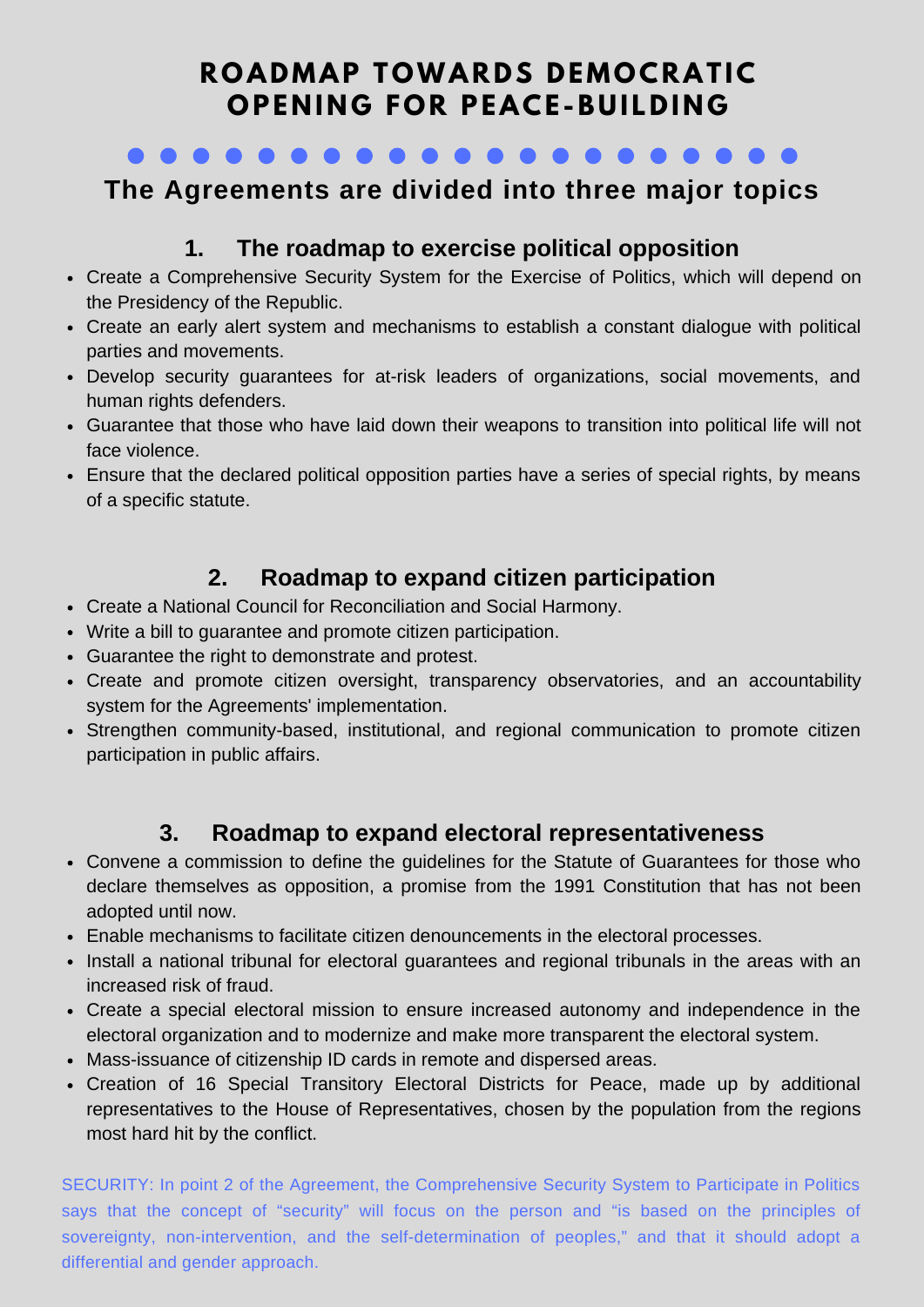# **GENDER [APPROACH](http://cumbrenacionaldemujeresypaz.com/wp-content/uploads/2018/12/cumbre-libro-edicion-digital2.pdf)**



The articulated political incidence of women's organizations and movements in the country made possible the inclusion of the gender perspective in the process, the creation of a Gender Subcommission, and a Peace Agreement recognized by this approach. The final agreement contemplates: "Guarantee affirmative measures to promote equality, the active participation of women and their organizations in the construction of peace and the recognition of the victimization of women due to the conflict".

The gender approach in point 2 means:

- Increasing women's participation in the electoral process, taking into account the specific challenges faced by women who live in outlying areas or areas affected by the armed conflict.

- Valuing women's social agendas.

- Acknowledging their contributions as political subjects in their public life.

In addition, both the Comprehensive Security System to Participate in Politics and the Early Alert System must incorporate specific measures and approaches for women.



# **TERRITORIAL APPROACH**

The text of the Final Peace Agreement states:

The National Council for Reconciliation and Social Harmony will be accompanied by a series of territorial councils who will have the mission of contributing to the construction of a peace culture and tolerance throughout the country, in the departments and nationally.

Ensure that citizens can influence decisions that involve their communities (creation, follow-up, and evaluation of their development plans and respective budgets).

Incorporate measures for the territorial approach in the Comprehensive Security System to Participate in Politics, such as collective prevention measures.

Incorporate territorial approach measures in the Early Alert System.Promote measures to strengthen and recognize the indigenous and cimarronas (Maroon) guards within the framework of these populations' historic demands.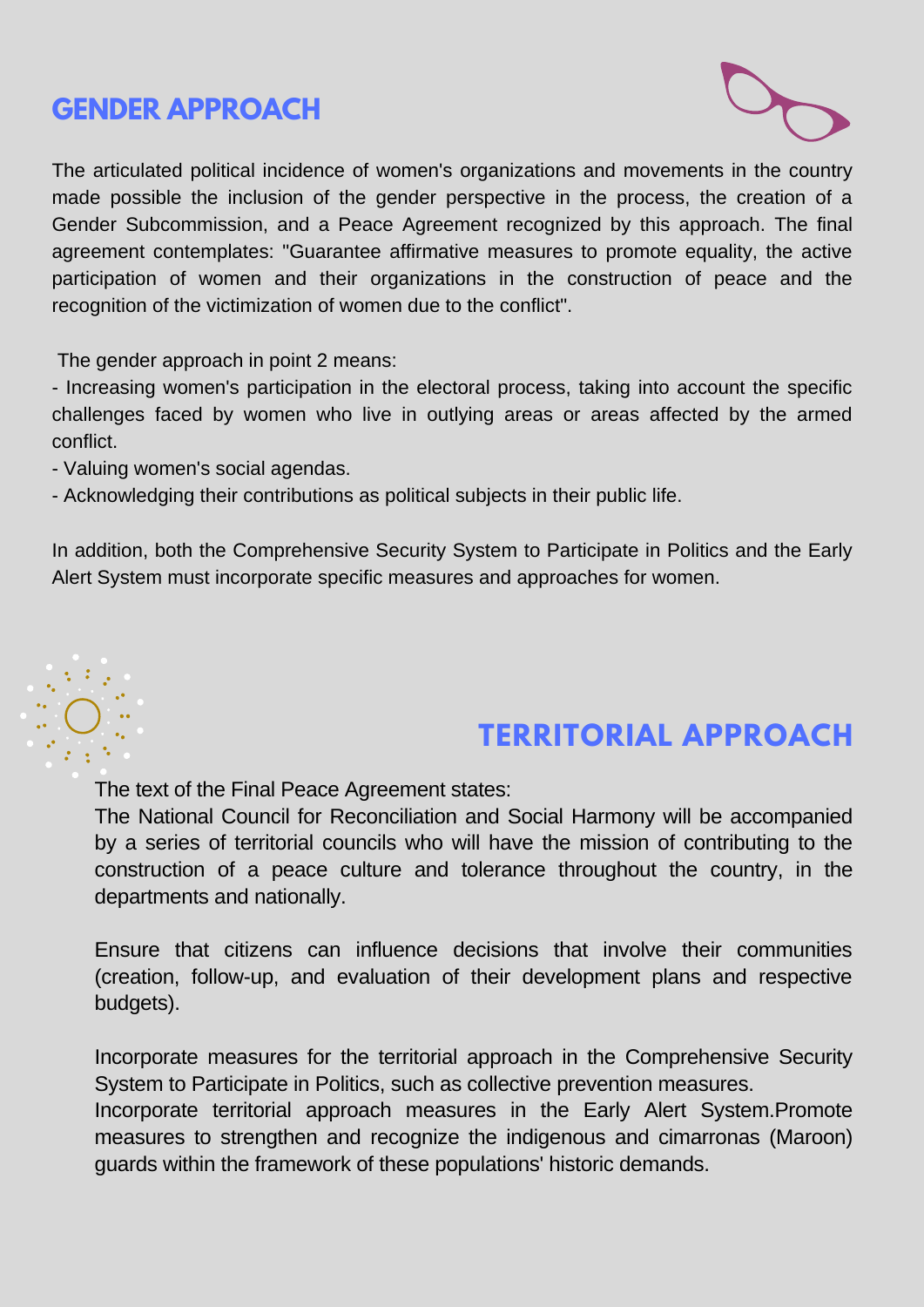

### **ADVANCES**

#### **ISSUE 1: DEVELOPMENT OF RIGHTS AND GUARANTEES FOR THE OPPOSITION AND POLITICAL PARTICIPATION**

Approval of the Opposition Statute by the special legislative procedure for peace. Guarantees for security and protection to participate in politics: a) strengthening the Human Rights Ombudsman's Early Alert System; b) deployment of preventive security; c) Timely Action Plan for prevention and the protection of human rights defenders, social and community leaders, and journalists (PAO).

#### **ISSUE 2: GUARANTEES FOR CITIZEN PARTICIPATION**

Dialogue Commission with civil society proposals for guidelines on guarantees for citizen participation and guarantees for demonstrations and social protests.

#### **ISSUE 3: ELECTORAL REPRESENTATIVENESS**

There was an increase in the number of civil society representatives and the addition of a representative from the FARC political party in the National Council for Peace, Reconciliation, and Social Harmony (CNPRC).

#### **The Centro de Investigación y Educación Popular / Program por la Paz (CINEP) also monitors the implementation process. Some advances indicated by CINEP:**

"In a moment that for some was ´historic,´ the opposition parties had, for the first time, the possibility to dispute the positions put forth by the President in his official speeches."

Another advance is that the National Commission on Security Guarantees has met in four departments, in coordination with the Departmental Peace Councils, and the PAO has held 13 territorial sessions. In addition, these aspects have been introduced into the National Development Plan, in the Pact for Legality, under the guidelines of multidimensional security, a commitment to move forward with a National Public Policy from Prevention and Protection and the priority to strengthen the National Protection Unit to accelerate the state response to risk alerts.

#### **About the gender approach:**

**GPAZ:** Gender in Peace is a working group of feminist activists, LBT, academics, victims and human rights defenders formed around the implementation of the gender approach in peacebuilding. GPAZ highlights the formulation and implementation of the four-year action plan (2019 - 2022) from the Comprehensive Guarantees Program for Women Leaders and Women Human Rights Defenders.

#### **CINEP:**

Participation from the two platforms of women's organizations in the regional sessions of the National Subcommission for Security Guarantees.

Creation of the Women's National System, which has the aim of: "including priority issues related to advancing and guaranteeing women's human rights in the agenda of the different branches of government."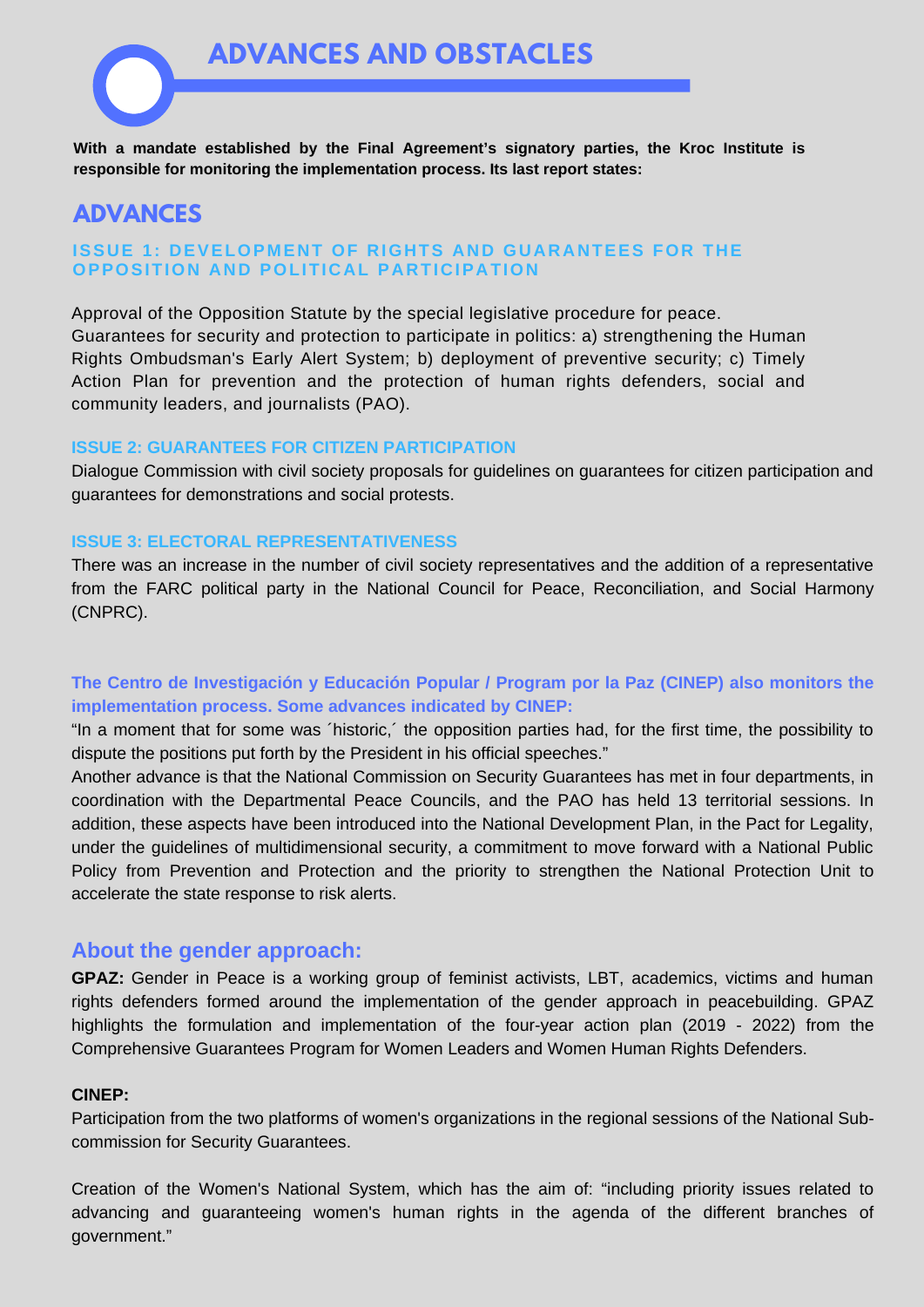

**The Kroc Institute warns that:** "The levels of political and social violence, and polarization and stigmatization during the 2019 electoral period could affect participation levels as there are not guarantees to protect the lives of individuals who participate in the democratic mechanisms."

**CINEP** states that: "the violence against social leaders and ex-combatants continues, occurring with concerning frequency." In spite of carrying out several regional sessions of the National Commission on Security Guarantees and the Timely Action Plan for Prevention and Protection (PAO) "satisfactory impact results" have not been observed.

Both Kroc and CINEP praised the approval of a National Policy on Democratic Inclusion and Participation and a Policy for the Peaceful Resolution of Social Conflicts, but their respective reports indicate that the National Development Plan Budget (2019-2022) does not include concrete measures nor the respective funding sources.

#### **Kroc included in its report the following obstacles and pending issues:**

A lack of political will to approve the law for guarantees and the promotion of citizen participation, the Political and Electoral Reform, and (16) Special Transitory Electoral Districts for Peace. Guarantees were not defined to exercise the rights to peaceful protest and social demonstrations. The Special Electoral Mission's recommendations to present an electoral regime reform were not adopted.

#### **CINEP**:

There is a need to accelerate an implementation of greater security guarantees. The frequency with which different victimizing incidents continue to be suffered by social leaders and ex-combatants shows that they are still insufficient.

There is a need to open better channels to dialogue with the organizations, social leaders, and human rights defenders.

Regarding the territorial approach: There is a need to resume the Comprehensive Security and Protection Program for Communities, which provides the opportunity to develop collective protection measures with a territorial approach. And CINEP notes a lack of will from the government regarding the need to create Special Transitory Electoral Districts for Peace.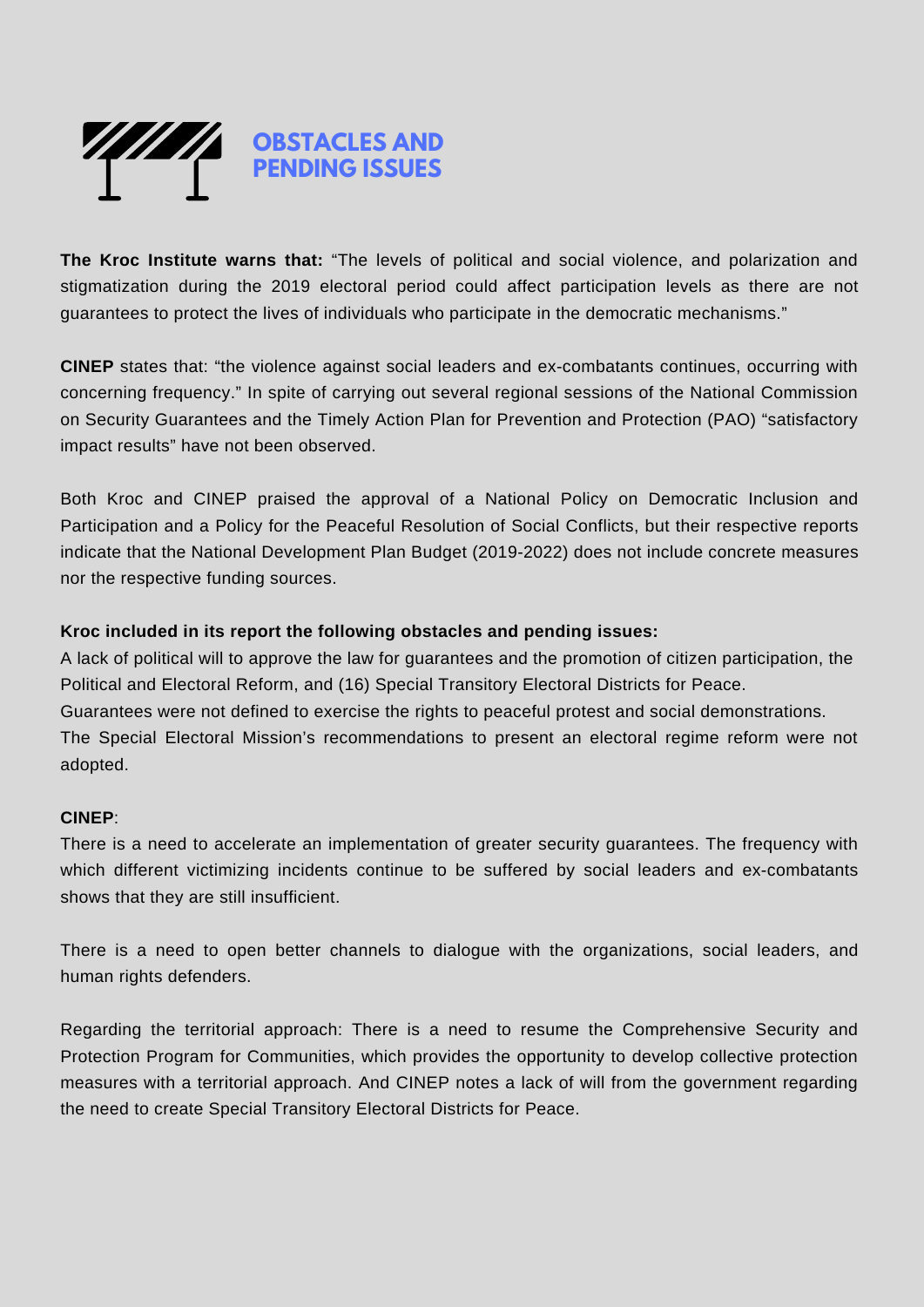# **USEFUL LINKS**



High [Commissioner](http://www.altocomisionadoparalapaz.gov.co/herramientas/Documents/summary-of-colombias-peace-agreement.pdf) for Peace of the Colombian Government.

Kroc Institute University Research Center. *State of [Implementation](https://kroc.nd.edu/assets/284862/executive_summary_2_with_logos.pdf) of the Colombia Peace Agreement, Report Two*

GPAZ: The "Gender in Peace" working group is made up of a wide variety of women and is dedicated to monitoring the implementation of the gender approach in [peace-building.](https://www.dejusticia.org/gpaz-lanza-informe-sobre-implementacion-del-acuerdo-de-paz-en-clave-de-genero/) See their report "La paz avanza con las mujeres: Observaciones sobre la incorporación del enfoque de género en el Acuerdo de Paz".

Centro de Investigación y Educación Popular, CINEP / Programa por la paz. *Sexto informe trimestral de verificación de la [implementación](https://www.cinep.org.co/Home2/component/k2/704-sexto-informe-de-verificacion-de-la-implementacion-del-acuerdo-final-de-paz-en-colombia-para-los-verificadores-internacionales.html) del A.F*. - Secretaría Técnica del Componente de Verificación Internacional – CINEP-CERAC- 18 de junio de 2019.

# **KEY [WORDS:](https://www.cinep.org.co/Home2/component/k2/704-sexto-informe-de-verificacion-de-la-implementacion-del-acuerdo-final-de-paz-en-colombia-para-los-verificadores-internacionales.html)**

#Opposition statute #Electoral reform #Special Transitory Elector Districts for Peace #Reconciliation and Social Harmony Council #Guarantees for demonstrations and protests #Citizen control and oversight #Participatory planning #Guarantees for social leaders #Security for those who participate in politics #Access to communication outlets